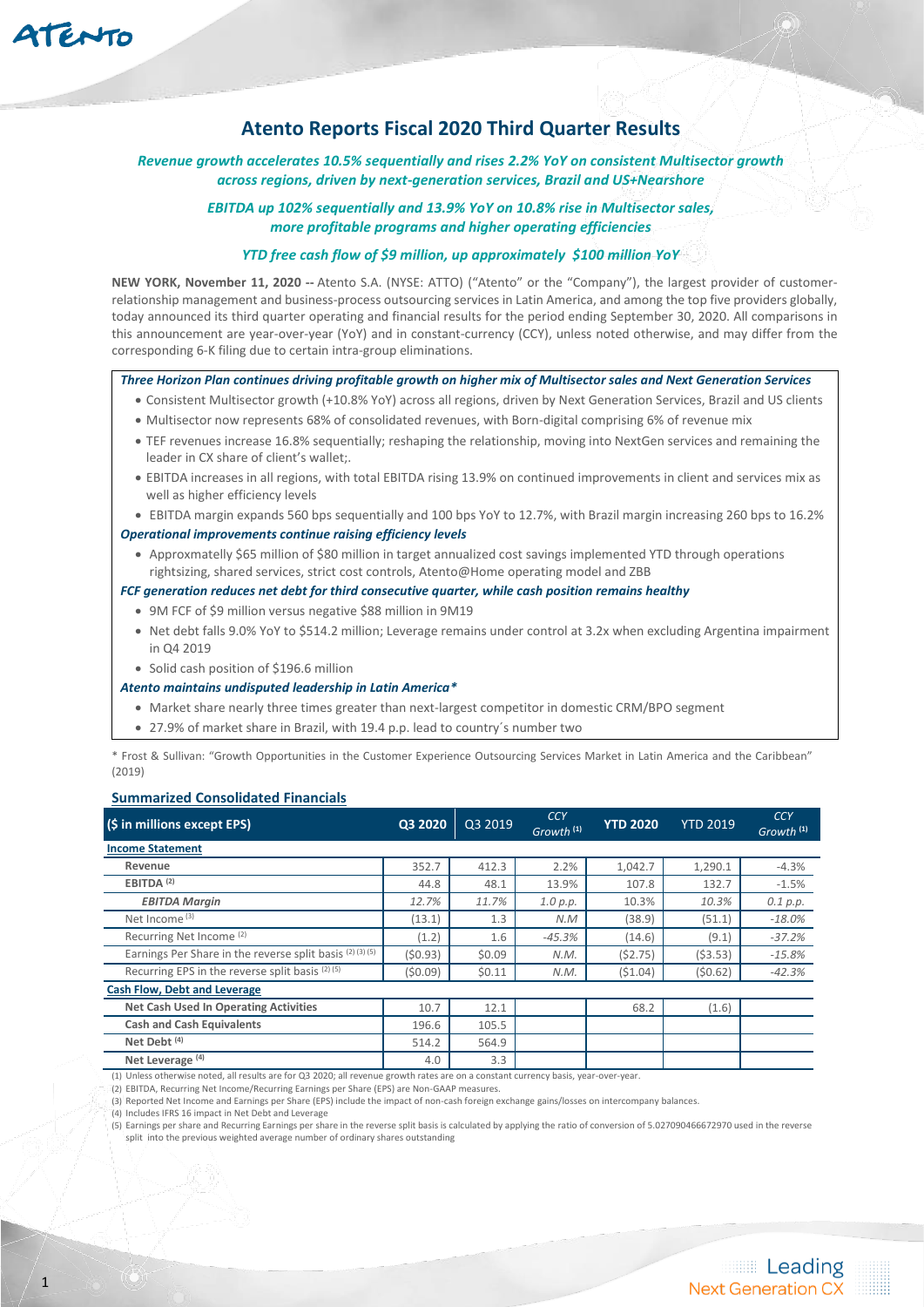#### **Message from the CEO and CFO**

**Carlos López-Abadía, Atento's Chief Executive Officer**, commented, "As we promised in our Q2 earnings call, our business continued to recover significantly on still improving market conditions, with revenue growing over 10% sequentially, EBITDA doubling and our margin expanding almost 600 basis points, all three of which are above pre-crisis levels. The strong and broad-based recovery in our performance, which continues today, reflects consistent and disciplined execution of our Three Horizon Plan, which drove Multisector sales higher across all three of Atento's geographic markets during the quarter. Our multisector clients now represent almost 70% of revenues, up from 60% when we started to implement the strategic plan. Moreover, we have been expanding into fast-growing verticals, such as born digital, tech, e-commerce and media, which are businesses that demand more digital and tech enabled solutions and therefore carry higher margins. We are also reshaping the relationship with Telefónica by selling more of these higher margin services to them, helping solidify Atento's position as the company's Partner of Choice and driving revenues 17% sequentially higher with this client.

With the recent inauguration of innovation centers in Brazil and Spain, we intend to strengthen our culture of innovation as well as Atento's leadership in fundamentally transforming and substantially improving the Customer Experience delivered by our industry. This year alone, 10% of Atento's new sales were for next generation services developed within the last 12 months. Atento's governance has also been strengthening, with the appointment of two additional independent directors in the last six months, one of whom brings substantial experience managing and governing technology companies.

As we approach the end of the year, we are operating at significantly higher performance levels and from a position of relative strength, one that enables us to continue effectively addressing the many challenges of today's still complex and highly dynamic operating environment, while seizing more of the opportunities emerging among high-growth verticals in Brazil and the Americas and from ever-growing demand for innovative next-generation CX and BPO services. We remain confident in our ability to successfully execute in both regards, given the proven effectiveness of our Three Horizon Plan, Atento's growing technology progress, and our commanding market position in Latin America. We therefore expect to end 2020 with EBITDA levels similar to last year's in current currency, which is a remarkable result considering the significant crisis and an adverse BRL devaluation of 35%. This means a 200 basis points margin expansion versus 2019 and the implied exit rate we forecast to Q4 gives us confidence to continue delivering improved results in 2021 and puts us on track to deliver the 2022 targets that we communicated last November in our Investor Day. We expect the market to recognize the track record we have created in the last couple of quarters and, as we continue to deliver better results, our share price will reflect the solid fundamentals of our business."

**José Azevedo, Atento's Chief Financial Officer,** said, "Our third quarter financial and operating results make clear that we continue to improve operationally. The fundamental changes we have been making within our business, in terms of sustainable top line growth, a more diversified and profitable revenue stream, and more efficient delivery, are now driving operating and free cash flow higher. We generated \$9 million free cashflow in the first nine months of the year, an increase of almost \$100 million when compared to the same period of 2019, and we accomplished this despite the impact of COVID-19 across our markets. This allowed for a decrease in our net debt for the third consecutive quarter, which combined with increasing EBITDA,makes us confident towards our target of 2.0 to 2.5 times net debt-to-EBITDA. In the meantime, we are comfortable with our current level of leverage and remain committed to refinancing Atento's 2022 bond, with the aim of improving our debt profile and capital structure as another means to unlock shareholder value."

#### **Third Quarter and Nine Months 2020 Consolidated Financial Results**

Atento's revenue grew 10.5% sequentially and 2.2% YoY to \$352.7 million, based on strong Multisector sales, which increased 7.8% and 10.8%, respectively, to \$238.0 million. While the pandemic demanded a flexible business model and fast decisions, such as a rapid transition to a work at home model, the dynamics of the crisis has accelerated positive demand, mainly in the digital space, as consumers shift more of their purchases online. Capitalizing on these trends, Atento increased Multisector revenue during the third quarter, mainly driven by the Americas, which increased sales in this category 13.1% YoY, and by Brazil, where these sales grew 5.3% during this period. US and Nearshore sales continued contributing to Multisector growth, rising 20% YoY. Atento's base of Born-Digital, Tech and Media & Entertainment clients continued expanding during the quarter, with 20 new clients and new next gen sales increasing 23% YoY. Within the Company's 9M revenue mix, sales to Born-digital Companies expanded from 2.7% to 6.0%.

Growth in total revenue was partially offset by an 11.9% decrease in Telefónica's, although a greater proportion of TEF sales during the third quarter already comprised next-generation services and Atento increased share of wallet with this client. More importantly, TEF revenue increased 16.8% sequentially.

Consolidated EBITDA increased 13.9% to \$44.8 million, based on higher sales, continued improvements in the client and services mix, as well as higher efficiency levels. The corresponding margins expanded 560 basis points sequentially and 100 basis points YoY, with Brazil's margin expanding 260 basis points YoY to 16.2%.

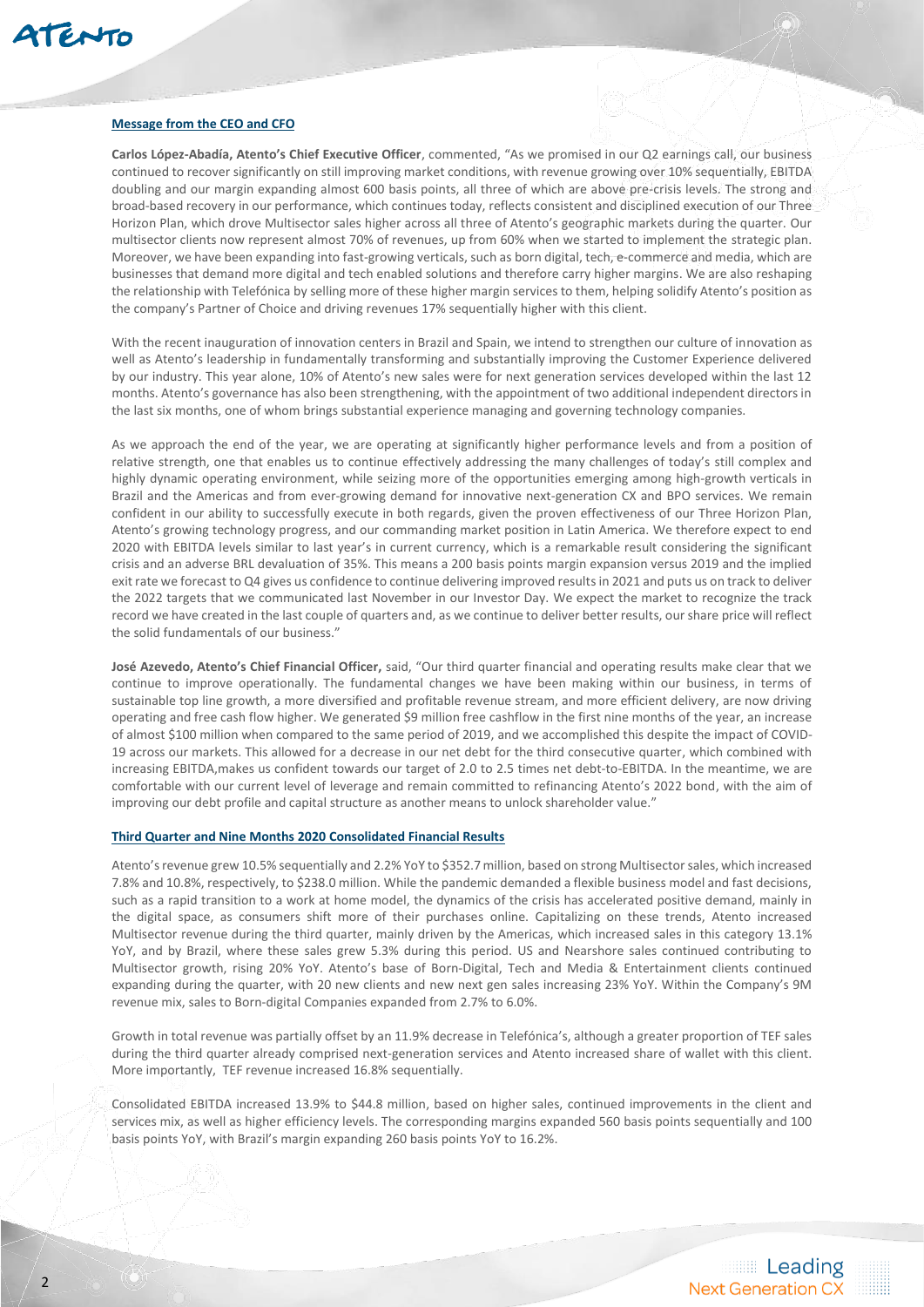During the quarter, the Company continued making operational improvements under the Three Horizon Plan, with approximately \$65 million of annualized cost savings implemented YTD of the \$80 million targeted. Ongoing efficiency initiatives include the rightsizing of Atento's operations, maintaining strict cost controls, increasing use of the Atento@home operating model, implementating Zero-Based Budgeting, as well as expanding the use of shared services, among other initiatives to reduce SG&A expenses.

Recurring net income improved sequentially to a loss of \$1.2 million from a loss of \$10.2 million in 2Q 2020, or a YoY decrease of \$3.2 million compared to 3Q 2019. Recurring EPS was a negative \$0.09 in 3Q 2020 versus positive \$0.11 in last year's quarter and negative \$0.72 in 2Q 2020.

Atento maintained a comfortable level of financial liquidity at the end of the quarter, with net debt decreasing for the third consecutive quarter to \$514.2 million, representing a YoY decrease of 9%, and a cash position of \$196.6 million, including revolvers. During 9M 2020, the Company generated \$9.3 million in FCF, a \$97.4 million increase compared to negative \$88 million in YTD 2019, on client contracts that generate higher levels of profitability and on further improvements in working capital that stem from rigorous financial controls that have been implemented.

### **Segment Reporting**

#### **Brazil**

| (\$ in millions)        | Q3 2020 | Q3 2019                                     | CCY growth | <b>YTD 2020</b> | <b>YTD 2019</b>                                        | CCY growth |
|-------------------------|---------|---------------------------------------------|------------|-----------------|--------------------------------------------------------|------------|
| <b>Brazil Region</b>    |         |                                             |            |                 |                                                        |            |
| Revenue                 | 145.2   | 203.8                                       | $-3.4%$    | 452.5           | 632.5                                                  | $-7.5%$    |
| Adjusted EBITDA         | 23.5    | 27.7                                        | 15.4%      | 58.5            | 82.0                                                   | $-7.2%$    |
| Adjusted EBITDA Margin  | 16.2%   | 13.6%                                       | 2.6 p.p.   | 12.9%           | 13.0%                                                  | 0.0 p.p.   |
| Operating Income/(loss) | (5.2)   | (4.4)                                       | 53.6%      | (21.4)          | (13.3)                                                 | 105.2%     |
| Brazil Revenue Mix      | 77.7%   | <b>YTD 2020</b><br>• Multisector<br>$-$ TEF | 22.3%      | 71.6%           | <b>YTD 2019</b><br>• Multisector<br>$\blacksquare$ TEF | 28.4%      |

In Brazil, Atento's flagship business, Multisector sales grew 4.5% sequentially and 5.3% YoY to \$112.4 million. The growth was due to an increase in sales to Born-digital companies, which have been purchasing more-next generation services, including high value voice, integrated multichannel and automated back office services. Multisector sales accounted for 77.7% of total revenue in this market, 610 basis points higher than year-end 2019.

TEF revenues, in turn, decreased 24.8%, which resulted in a 3.4% YoY decline in total Brazil revenue to \$145.2 million. The decrease was mainly related to the unprofitable client programs that had been returned in Q4 2019. On a sequential basis, TEF revenue increased 20.8% in Brazil.

Brazil's profitability improved significantly during the quarter. Adjusted EBITDA increased 15.4% to \$23.5 million, with the corresponding margin expanding 260 basis points YoY to 16.2% on a greater proportion of new next-generation services with margins above 20%. Adjusted EBITDA also benefited from the discontinuation of unprofitable programs in Q4 2019, which has had an estimated recurring positive impact of 100bps since Q1 2020.

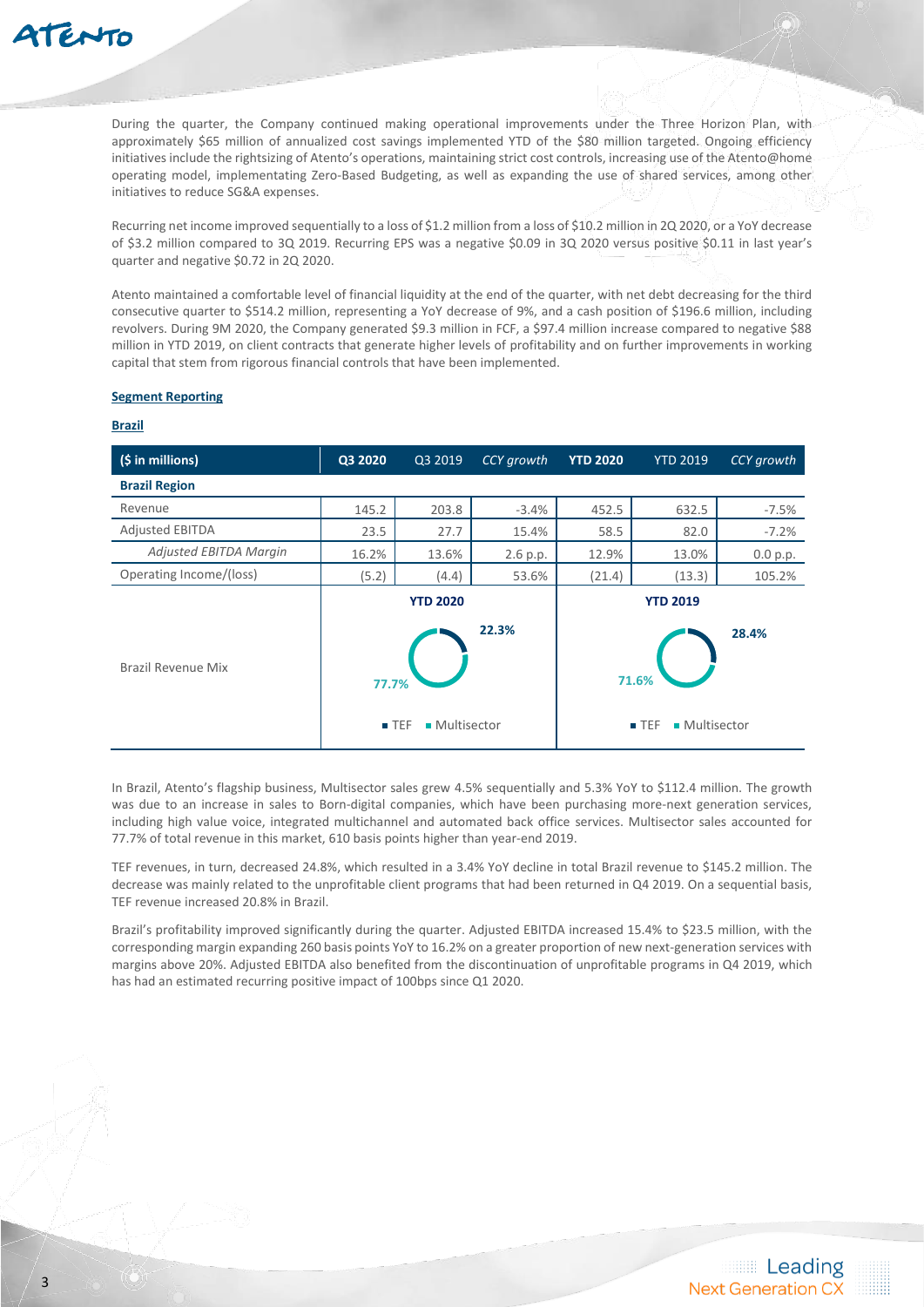#### **Americas Region**

| (\$ in millions)        | Q3 2020                                                                  | Q3 2019 | <b>CCY</b><br>growth | <b>YTD 2020</b> | <b>YTD 2019</b>                                        | CCY growth |
|-------------------------|--------------------------------------------------------------------------|---------|----------------------|-----------------|--------------------------------------------------------|------------|
| <b>Americas Region</b>  |                                                                          |         |                      |                 |                                                        |            |
| Revenue                 | 148.8                                                                    | 159.6   | 4.0%                 | 426.1           | 493.1                                                  | $-2.1%$    |
| <b>Adjusted EBITDA</b>  | 17.1                                                                     | 17.5    | 9.1%                 | 45.3            | 50.2                                                   | $-0.2%$    |
| Adjusted EBITDA Margin  | 11.5%                                                                    | 11.0%   | 0.5 p.p.             | 10.6%           | 10.2%                                                  | $0.5$ p.p. |
| Operating Income/(loss) | (0.8)                                                                    | (1.8)   | 44.5%                | (8.0)           | (9.2)                                                  | 24.7%      |
| Americas Revenue Mix    | <b>YTD 2020</b><br>34.1%<br>65.9%<br>• Multisector<br>$\blacksquare$ TEF |         |                      | 62.3%           | <b>YTD 2019</b><br>■ Multisector<br>$\blacksquare$ TEF | 37.7%      |

Americas revenue increased 4.0% to \$148.8 million on a 17.5% increase in Multisector revenues. S and Nearshore revenues increased 20%. In South America, Multsector sales were strong in Colombia, a country that is expect to continue delivering growth, as it is a hub for Atento's EMEA and US nearshore businesses. We continue to expand our business in the hard currency, with Multisector revenues growing 20% in the US & Nearshore region. As a percentage of total revenue in the Americas, Multisector sales expanded 370 basis points to 65.9% versus year-end 2019.

Growth generated from Multisector clients was partially offset by a 14.9% decrease in TEF sales in the Americas, primarily due to persistent volume declines in Peru, where the pandemic continued to have a severe economic impact. Sequentially, TEF revenue increased 15.5% in the region.

Such performance, coupled with increased operating efficiency contributed to margin improvement. The region's Adjusted EBITDA increased 9.1% to \$17.1 million, while the corresponding margin expanded 50 basis points to 11.5%.

#### **EMEA Region**

| (\$ in millions)        | Q3 2020 | Q3 2019                                                | CCY growth | <b>YTD 2020</b> | <b>YTD 2019</b>                                        | <b>CCY</b><br>growth |
|-------------------------|---------|--------------------------------------------------------|------------|-----------------|--------------------------------------------------------|----------------------|
| <b>EMEA Region</b>      |         |                                                        |            |                 |                                                        |                      |
| Revenue                 | 60.5    | 52.1                                                   | 10.7%      | 168.5           | 175.4                                                  | $-3.7%$              |
| <b>Adjusted EBITDA</b>  | 7.3     | 5.9                                                    | 18.7%      | 10.8            | 17.8                                                   | $-38.9%$             |
| Adjusted EBITDA Margin  | 12.1%   | 11.4%                                                  | 0.7 p.p.   | 6.4%            | 10.1%                                                  | $-3.7 p.p.$          |
| Operating Income/(loss) | 2.6     | (0.1)                                                  | N.M        | (1.3)           | 0.1                                                    | N.M                  |
| <b>EMEA Revenue Mix</b> | 48.2%   | <b>YTD 2020</b><br>■ Multisector<br>$\blacksquare$ TEF | 51.8%      | 42.2%           | <b>YTD 2019</b><br>■ Multisector<br>$\blacksquare$ TEF | 57.8%                |

In EMEA, Atento continued to diversify its revenue base through expanded Multisector sales, which grew 6.1% to 48.2% of total revenue, up 600 basis from the same period in 2019. Driving growth in this category were higher volumes and new business at current customers, in addition to new clients.

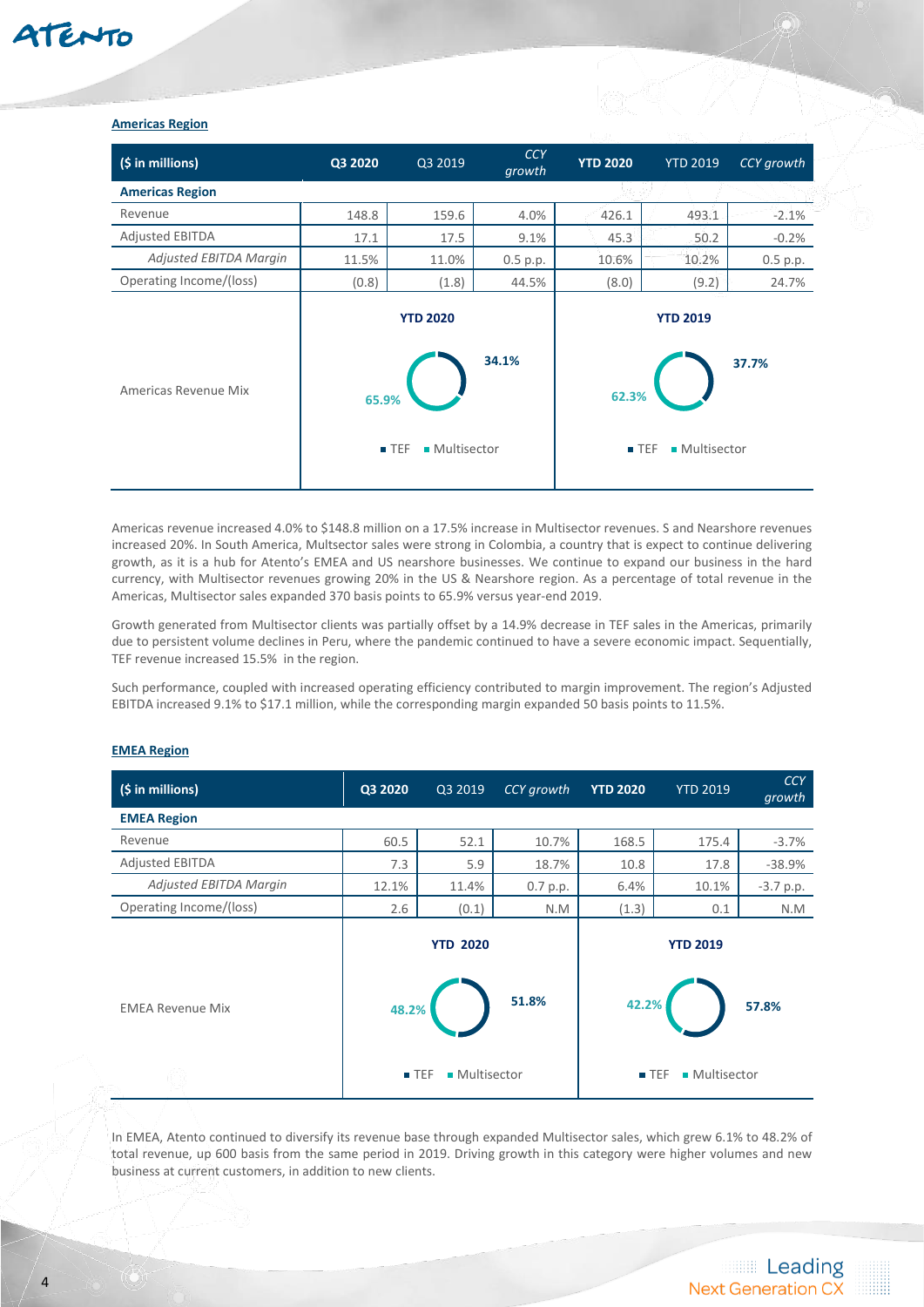A 15.4% increase in TEF revenue also contributed to the 10.7% increase in total revenue of \$60.5 million, due to higher volumes, although this compares with an unusually low volume base in the prior year's quarter. On a sequential basis, TEF revenues increased 14.0% in the region.

EMEA's Adjusted EBITDA increased 18.7% to \$7.3 million on sales growth, a greater proportion of Multisector sales and nextgeneration services in the revenue mix, as well as improved efficiency levels under the Company's transformation plan, with the corresponding margin increasing 70 basis points to 12.1%.

### **Cash Flow and Capital Structure**

| (\$ in millions)                                     | Q3 2020 | Q3 2019 | <b>YTD 2020</b> | <b>YTD 2019</b> |
|------------------------------------------------------|---------|---------|-----------------|-----------------|
| Cash and cash equivalents at beginning of period     | 207.2   | 116.6   | 124.7           | 133.5           |
| Net Cash (used in) from Operating activities         | 10.7    | 12.1    | 68.2            | $-1.6$          |
| Net Cash used in Investing activities                | $-8.7$  | $-10.6$ | $-27.4$         | $-48.7$         |
| Net Cash provided by Financing activities            | $-21.1$ | $-4.7$  | 36.2            | 29.6            |
| Net (increase/decrease) in cash and cash equivalents | $-19.1$ | $-3.2$  | 77.0            | $-20.7$         |
| Effect of changes in exchanges rates                 | 8.5     | $-7.9$  | $-5.1$          | $-7.3$          |
| Cash and cash equivalents at end of period           | 196.6   | 105.5   | 196.6           | 105.5           |

At the end of Q3 2020, Atento's cash and cash equivalents totaled \$196.6 million, down \$10.6 million sequentially due to payments of interest on the 2022 bond, partial pre-payment of higher cost revolvers and payments of certain taxes deferred in Q2 due to the pandemic. This amount includes approximately \$80 million of existing revolvers.

Cash capex was 2.6% in YTD 2020, flat compared to YTD 2019, as the Company emphasized cash preservation and limited investments to essential capex during the second quarter, due to the pandemic. For the year, the company expects cash capex to be approximately 3% of revenues.

Total debt was \$710.8 million, including \$123.3 million related to IFRS16, with an average maturity of 1.7 years and an average LTM cost of 6.3%.

Net debt decreased 9.0% YoY to \$514.2 million at the end of the quarter, the third consecutive quarterly decrease.

LTM net-debt-to-EBITDA was 4.0 times, mainly due to COVID-19'simpact on EBITDA in Q2 2020, the \$30.9 million impairment charge in Argentina in Q4 2010 and 16% FX impact on LTM EBITDA. Leverage remains under control due to the Company's current debt maturity profile and EBITDA generation during the third quarter. Excluding the aforementioned impairment charge, the leverage ratio was 3.2 times, down from 3.3 times at the end of September 2019, an improvement that was achieved during a period when the value of the Brazilian real declined 35%. The Company continues to focus on refinancing the \$500 million 2022 notes, in order to extend the maturity of this debt and to improve Atento's capital structure, as another means to unlock shareholder values.

| (\$ in millions) as of June 30, 2020 | <b>Maturity</b> | <b>Interest Rate</b> | <b>Outstanding</b><br><b>Balance 3Q20</b> |
|--------------------------------------|-----------------|----------------------|-------------------------------------------|
| <b>Indebtness</b>                    |                 |                      |                                           |
| <b>Senior Secured Notes</b>          | 2022            | 6.125%               | 497.0                                     |
| <b>Super Senior Credit Facility</b>  | 2020            | 5.223%               | 50.1                                      |
| <b>Other Credit Facilities</b>       | 2020            | $CDI + 2.40$         | 25.0                                      |
| Other borrowings and leases          | 2023            | Variable             | 14.9                                      |
| <b>BNDES (BRL)</b>                   | 2022            | $TJLP + 2.0\%$       | 0.6                                       |
| Debt with third parties              |                 |                      | 587.6                                     |
| Leasing (IFRS16)                     |                 |                      | 123.3                                     |
| Gross Debt (third parties + IFRS16)  |                 |                      | 710.8                                     |
| Cash and Cash Equivalents            |                 |                      | 196.6                                     |
| <b>Net Debt</b>                      |                 |                      | 514.2                                     |

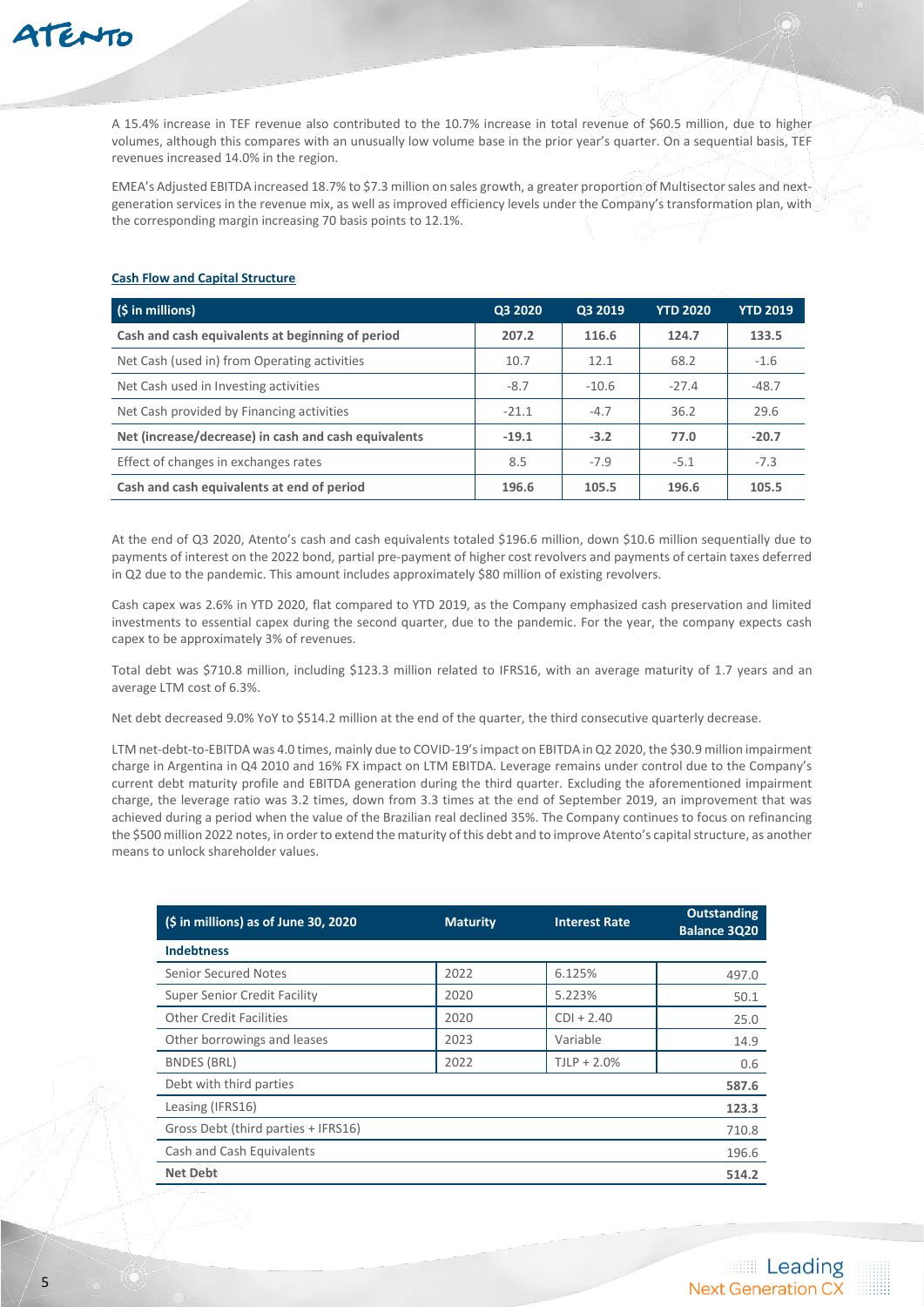

#### **Resuming 2020 Guidance**

|                                       | <b>FY 2020</b> |
|---------------------------------------|----------------|
| Revenue growth (in constant currency) | $\sim$ -5%     |
| <b>EBITDA</b> margin                  | $~^{\sim}$ 11% |
| Cash Capex (as % of revenues)         | $\sim$ 3%      |
| Leverage (x)                          | $\sim$ 4x      |

#### **Share Repurchase Program**

In the quarter, the Company repurchased 42,237 shares under its Share Repruchase Program, at a cost of \$0.4 million, an average price of \$8.75. At the end of September 2020, Atento held 973,138 shares in treasury.

#### **Reverse Share Split**

As of July 28, Atento SA announced a reverse share split that converted the Company's entire share capital of 75,406,357 into 15,000,000 shares.

#### **Conference Call**

The Company will host a conference call and webcast on Thursday, November 12, 2020 at 10:00 am ET to discuss its financial results. The conference call can be accessed by dialing: USA: +1 (412) 717-9627; UK: (+44) 20 3795 9972; Brazil: (+55) 11 3181-8565; or Spain: (+34) 91 038 9593. It can also be accessed by web phone [\(Click here\)](https://hdbr.choruscall.com/?passcode=9656611&h=true&info=company&r=true). No passcode is required. Individuals who dial in will be asked to identify themselves and their affiliations. The live webcast of the conference call will be available on Atento's Investor Relations website at [investors.atento.com](http://investors.atento.com/) [\(Click here\)](https://78449.choruscall.com/dataconf/productusers/atento/mediaframe/41502/indexl.html). A web-based archive of the conference call will also be available at the above website.

#### **About Atento**

Atento is the largest provider of customer relationship management and business process outsourcing (CRM BPO) services in Latin America, and among the top five providers globally, based on revenues. Atento is also a leading provider of nearshoring CRM/BPO services to companies that carry out their activities in the United States. Since 1999, the company has developed its business model in 13 countries where it employs 150,000 people. Atento has over 400 clients to whom it offers a wide range of CRM/BPO services through multiple channels. Atento's clients are mostly leading multinational corporations in sectors such as telecommunications, banking and financial services, health, retail and public administrations, among others. In 2019, Atento was named one of the World's 25 Best Multinational Workplaces and one of the Best Multinationals to Work for in Latin America by Great Place to Work®. Atento is also the world's first CRM company to be ISO 56002 certified in Innovation Management. Atento's shares trade under the symbol ATTO on the New York Stock Exchange (NYSE). For more information visit [www.atento.com.](http://www.atento.com/)

| <b>Investor Relations</b> | <b>Investor Relations</b>     | <b>Media Relations</b>   |
|---------------------------|-------------------------------|--------------------------|
| Shay Chor                 | Fernando Schneider            | Pablo Sánchez Pérez      |
| + 55 11 3293-5926         | + 55 11 3779-8119             | +34 670031347            |
| shay.chor@atento.com      | fernando.schneider@atento.com | pablo.sanchez@atento.com |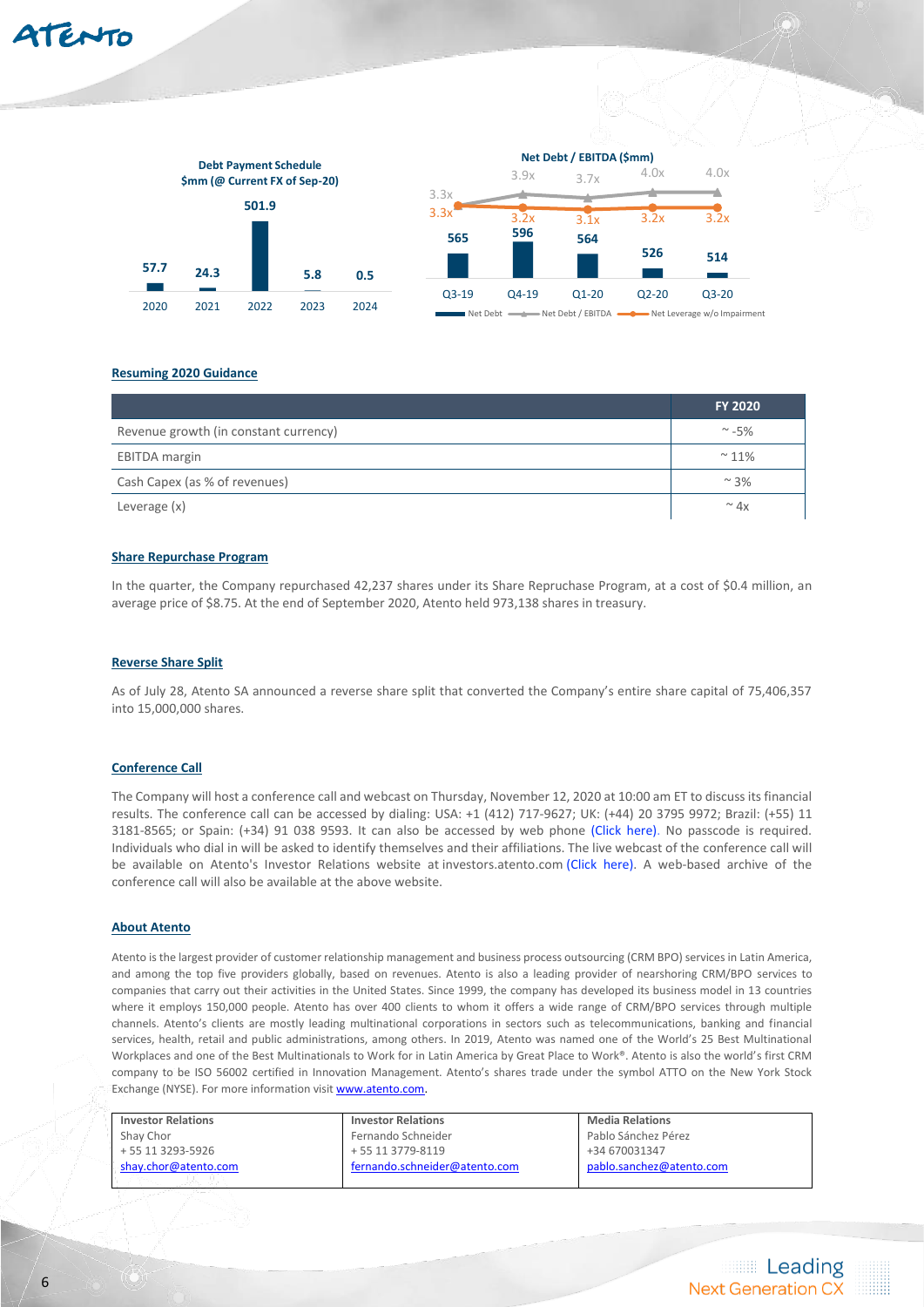

#### **Forward-Looking Statements**

This press release contains forward-looking statements. Forward-looking statements can be identified by the use of words such as "may," "should," "expects," "plans," "anticipates," "believes," "estimates," "predicts," "intends," "continue" or similar terminology. These statements reflect only Atento's current expectations and are not guarantees of future performance or results. Forward-looking statements by their nature address matters that are, to different degrees, uncertain, such as statements about the potential impacts of the Covid-19 pandemic on our business operations, financial results and financial position and on the world economy. These statements are subject to risks and uncertainties that could cause actual results to differ materially from those contained in the forward-looking statements. These risks and uncertainties include, but are not limited to, competition in Atento's highly competitive industries; increases in the cost of voice and data services or significant interruptions in these services; Atento's ability to keep pace with its clients' needs for rapid technological change and systems availability; the continued deployment and adoption of emerging technologies; the loss, financial difficulties or bankruptcy of any key clients; the effects of global economic trends on the businesses of Atento's clients; the non-exclusive nature of Atento's client contracts and the absence of revenue commitments; security and privacy breaches of the systems Atento uses to protect personal data; the cost of pending and future litigation; the cost of defending Atento against intellectual property infringement claims; extensive regulation affecting many of Atento's businesses; Atento's ability to protect its proprietary information or technology; service interruptions to Atento's data and operation centers; Atento's ability to retain key personnel and attract a sufficient number of qualified employees; increases in labor costs and turnover rates; the political, economic and other conditions in the countries where Atento operates; changes in foreign exchange rates; Atento's ability to complete future acquisitions and integrate or achieve the objectives of its recent and future acquisitions; future impairments of our substantial goodwill, intangible assets, or other long-lived assets; and Atento's ability to recover consumer receivables on behalf of its clients. In addition, Atento is subject to risks related to its level of indebtedness. Such risks include Atento's ability to generate sufficient cash to service its indebtedness and fund its other liquidity needs; Atento's ability to comply with covenants contained in its debt instruments; the ability to obtain additional financing; the incurrence of significant additional indebtedness by Atento and its subsidiaries; and the ability of Atento's lenders to fulfill their lending commitments. Atento is also subject to other risk factors described in documents filed by the company with the United States Securities and Exchange Commission.

These forward-looking statements speak only as of the date on which the statements were made. Atento undertakes no obligation to update or revise publicly any forward-looking statements, whether as a result of new information, future events or otherwise.

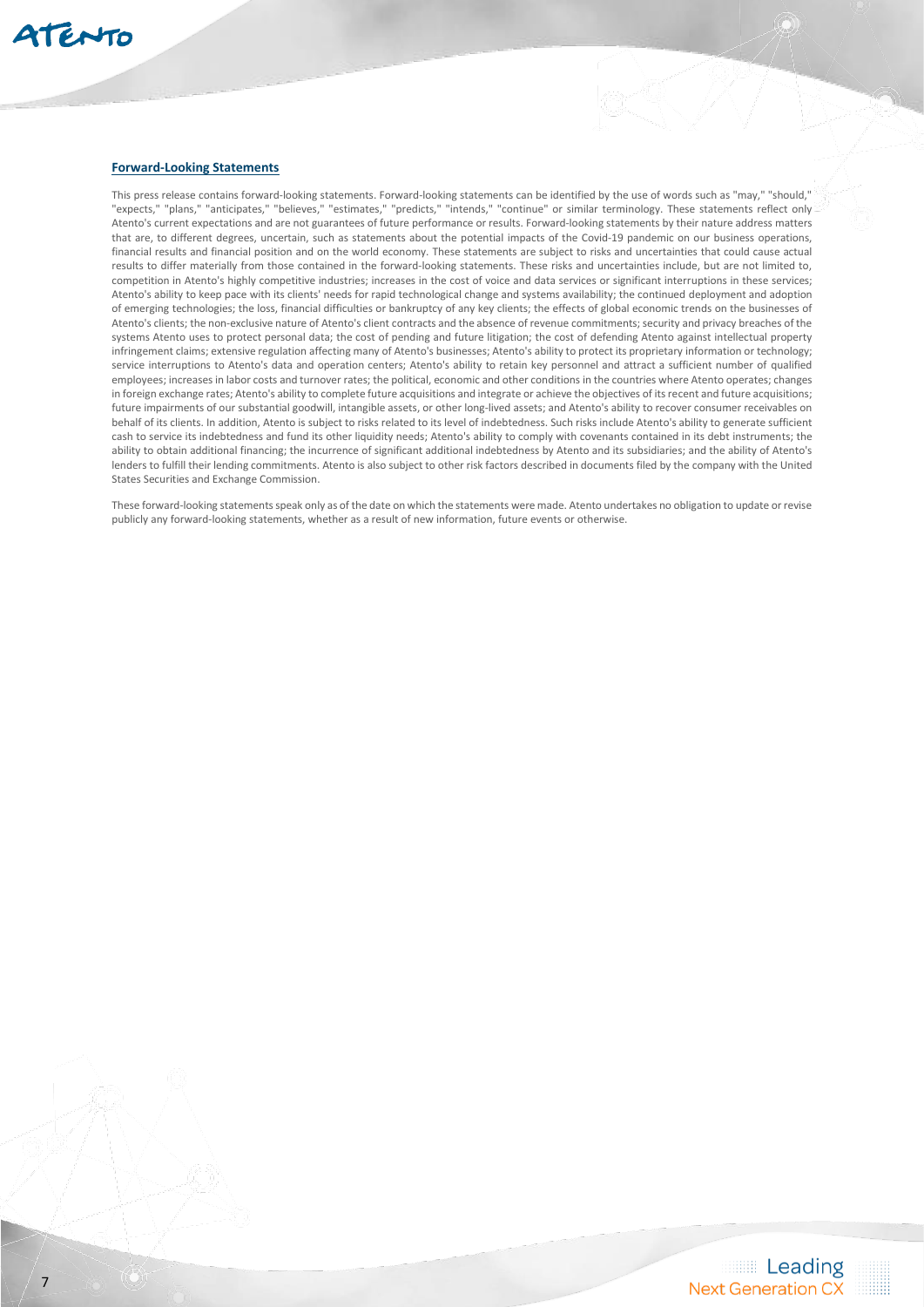## **SELECTED FINANCIAL DATA:**

The following selected financial information should be read in conjunction with the interim consolidated financial statements presented elsewhere in the Form 6-K.

**Consolidated Statements of Operations for the Three and Nine Months Ended September 30, 2019 and 2020**

| (\$ in millions, except percentage         | For the three months<br>ended September 30, |         | Change | Change<br>excluding | For the nine months<br>ended September 30, |           |            | Change<br>excluding |
|--------------------------------------------|---------------------------------------------|---------|--------|---------------------|--------------------------------------------|-----------|------------|---------------------|
| changes)                                   | 2019                                        | 2020    | (%)    | FX (%)              | 2019                                       | 2020      | Change (%) | FX (%)              |
|                                            | (unaudited)                                 |         |        |                     | (unaudited)                                |           |            |                     |
| Revenue                                    | 412.3                                       | 352.7   | (14.4) | 2.2                 | 1,290.1                                    | 1,042.7   | (19.2)     | (4.3)               |
| Other operating income                     | 1.3                                         | 1.1     | (15.6) | (11.5)              | 2.7                                        | 3.1       | 14.8       | 22.0                |
| Other gains and own work<br>capitalized    | 6.9                                         |         | (99.5) | (99.5)              | 7.0                                        |           | (99.4)     | (99.4)              |
| <b>Operating expenses:</b>                 |                                             |         |        |                     |                                            |           |            |                     |
| Supplies                                   | (17.4)                                      | (18.5)  | 6.1    | 26.1                | (49.3)                                     | (51.2)    | 3.8        | 22.2                |
| Employee benefit expenses                  | (312.7)                                     | (259.9) | (16.9) | (1.4)               | (986.7)                                    | (793.9)   | (19.5)     | (5.0)               |
| Depreciation                               | (17.8)                                      | (18.4)  | 3.7    | 25.3                | (59.4)                                     | (56.0)    | (5.8)      | 11.9                |
| Amortization                               | (13.1)                                      | (11.6)  | (11.3) | 6.6                 | (39.9)                                     | (34.2)    | (14.4)     | 1.5                 |
| Changes in trade provisions                | (1.9)                                       | (1.6)   | (18.9) | (11.3)              | (3.4)                                      | (3.5)     | 3.0        | 21.2                |
| Other operating expenses                   | (40.3)                                      | (29.1)  | (27.7) | (15.0)              | (127.6)                                    | (89.4)    | (29.9)     | (18.0)              |
| <b>Total operating expenses</b>            | (403.1)                                     | (339.1) | (15.9) | (0.2)               | (1, 266.4)                                 | (1,028.2) | (18.8)     | (4.2)               |
| <b>Operating profit</b>                    | 17.3                                        | 14.8    | (14.6) | 7.4                 | 33.3                                       | 17.6      | (47.2)     | (31.7)              |
| Finance income                             | 0.2                                         | 2.0     | N.M.   | N.M.                | 4.6                                        | 13.0      | N.M.       | N.M.                |
| Finance costs                              | (16.3)                                      | (18.8)  | 15.4   | 28.9                | (54.1)                                     | (51.6)    | (4.7)      | 6.8                 |
| Net foreign exchange gain/(loss)           | 2.3                                         | (8.8)   | N.M.   | N.M.                | (0.7)                                      | (18.1)    | N.M.       | N.M.                |
| Net finance expense                        | (13.8)                                      | (25.6)  | 85.8   | N.M.                | (50.2)                                     | (56.7)    | 12.9       | 50.0                |
| Profit/(loss) before income tax            | 3.5                                         | (10.8)  | N.M.   | N.M.                | (16.9)                                     | (39.1)    | 131.5      | N.M.                |
| Income tax expense/(benefit)               | (2.3)                                       | (2.3)   | 0.9    | (29.6)              | (34.2)                                     | 0.2       | (100.7)    | (100.6)             |
| Profit/(loss) for the period               | 1.3                                         | (13.1)  | N.M.   | N.M.                | (51.1)                                     | (38.9)    | (23.9)     | (18.0)              |
| Profit/(loss) attributable to:             |                                             |         |        |                     |                                            |           |            |                     |
| Owners of the parent                       | 1.3                                         | (13.1)  | N.M.   | N.M.                | (51.7)                                     | (38.9)    | (24.8)     | (18.8)              |
| Non-controlling interest                   |                                             |         | N.M.   | N.M.                | 0.6                                        |           | (100.0)    | (100.0)             |
| Profit/(loss) for the period               | 1.3                                         | (13.1)  | N.M.   | N.M.                | (51.1)                                     | (38.9)    | (23.9)     | (18.0)              |
| <b>Other financial data:</b>               |                                             |         |        |                     |                                            |           |            |                     |
| EBITDA <sup>(1)</sup> (unaudited)          | 48.1                                        | 44.8    | (6.9)  | 13.9                | 132.7                                      | 107.8     | (18.8)     | (1.5)               |
| Adjusted EBITDA <sup>(1)</sup> (unaudited) | 48.1                                        | 44.8    | (6.9)  | 13.9                | 132.7                                      | 107.8     | (18.8)     | (1.5)               |

(1) For the reconciliation of these non-GAAP measures to the closest comparable IFRS measure, see section "Summary Consolidated Historical Financial Information - Reconciliation of EBITDA and Adjusted EBITDA to profit/(loss)".

N.M. means not meaningful

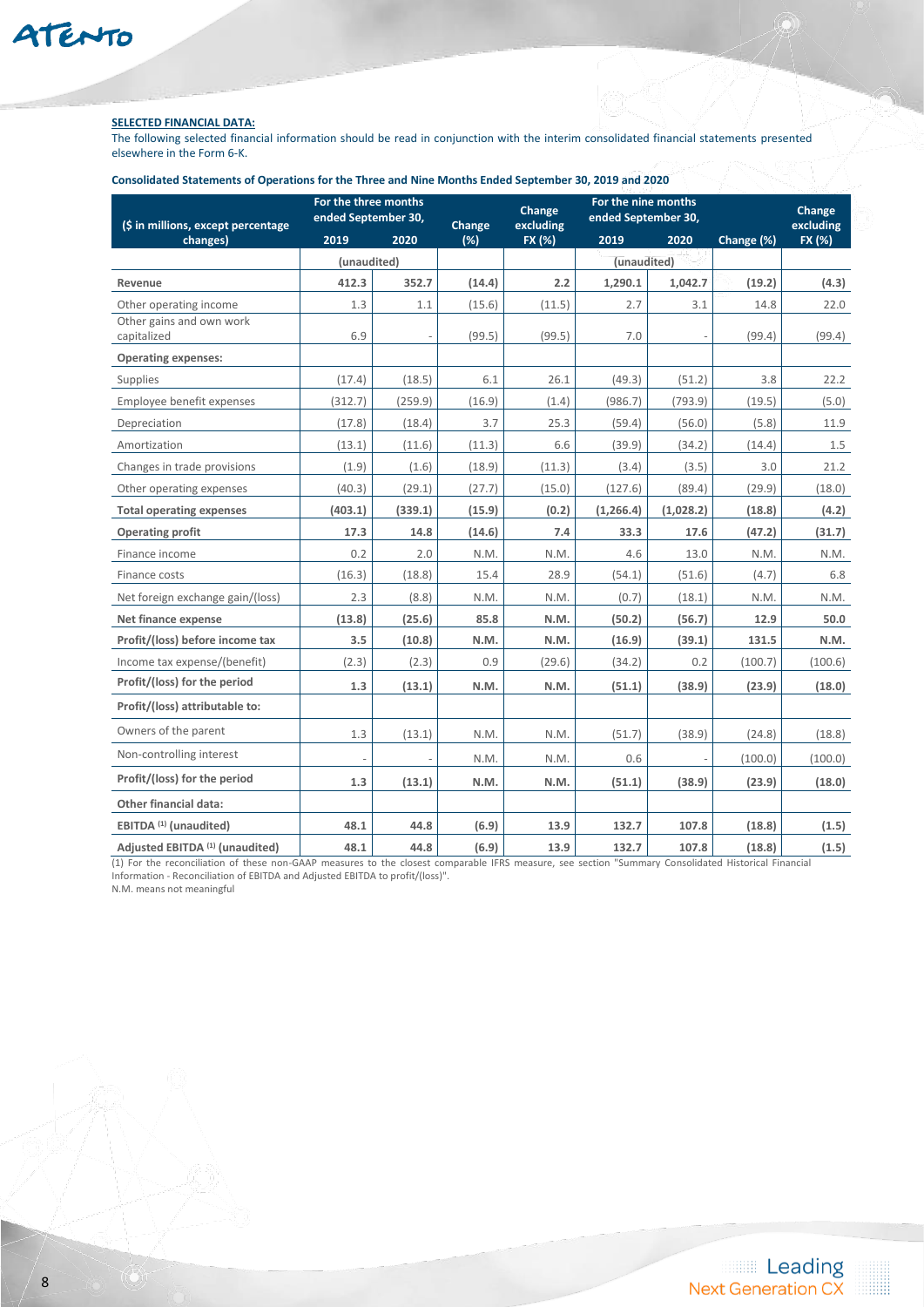|                                             | For the three months |         |        | Change           | For the nine months |           |         | Change           |
|---------------------------------------------|----------------------|---------|--------|------------------|---------------------|-----------|---------|------------------|
|                                             | ended September 30,  |         | Change | <b>Excluding</b> | ended September 30, |           | Change  | <b>Excluding</b> |
| (\$ in millions, except percentage changes) | 2019                 | 2020    | (%)    | FX (%)           | 2019                | 2020      | (%)     | FX (%)           |
|                                             |                      |         |        |                  | (unaudited)         |           |         |                  |
| Revenue:                                    |                      |         |        |                  |                     |           |         |                  |
| Brazil                                      | 203.8                | 145.2   | (28.8) | (3.4)            | 632.5               | 452.5     | (28.5)  | (7.5)            |
| Americas                                    | 159.6                | 148.8   | (6.7)  | 4.0              | 493.1               | 426.1     | (13.6)  | (2.1)            |
| <b>EMEA</b>                                 | 52.1                 | 60.5    | 16.1   | 10.7             | 175.4               | 168.5     | (4.0)   | (3.7)            |
| Other and eliminations <sup>(1)</sup>       | (3.2)                | (1.8)   | (45.0) | (41.4)           | (10.9)              | (4.4)     | (59.9)  | (57.0)           |
| <b>Total revenue</b>                        | 412.3                | 352.7   | (14.4) | 2.2              | 1,290.1             | 1,042.7   | (19.2)  | (4.3)            |
| <b>Operating expenses:</b>                  |                      |         |        |                  |                     |           |         |                  |
| <b>Brazil</b>                               | (196.5)              | (140.3) | (28.6) | (3.3)            | (616.3)             | (449.7)   | (27.0)  | (5.7)            |
| Americas                                    | (155.8)              | (145.9) | (6.3)  | 4.4              | (485.7)             | (424.0)   | (12.7)  | (1.1)            |
| <b>EMEA</b>                                 | (58.2)               | (58.6)  | 0.7    | (4.4)            | (179.6)             | (171.3)   | (4.7)   | (4.7)            |
| Other and eliminations <sup>(1)</sup>       | 7.3                  | 5.7     | (21.9) | (8.1)            | 15.3                | 16.9      | 10.1    | 43.1             |
| <b>Total operating expenses</b>             | (403.1)              | (339.1) | (15.9) | (0.2)            | (1, 266.4)          | (1,028.2) | (18.8)  | (4.2)            |
| Operating profit/(loss):                    |                      |         |        |                  |                     |           |         |                  |
| <b>Brazil</b>                               | 7.6                  | 4.9     | (35.5) | (11.2)           | 16.6                | 2.8       | (83.0)  | (77.3)           |
| Americas                                    | 4.1                  | 3.2     | (22.9) | (11.4)           | 8.1                 | 3.7       | (55.0)  | (51.8)           |
| <b>EMEA</b>                                 | 1.4                  | 2.9     | 104.3  | 109.8            | 4.0                 | (1.3)     | (132.2) | (133.2)          |
| Other and eliminations <sup>(1)</sup>       | 4.2                  | 3.8     | (8.0)  | 16.8             | 4.6                 | 12.4      | N.M.    | N.M.             |
| <b>Total operating profit</b>               | 17.3                 | 14.8    | (14.6) | 7.4              | 33.3                | 17.6      | (47.2)  | (31.7)           |
| Net finance expense:                        |                      |         |        |                  |                     |           |         |                  |
| <b>Brazil</b>                               | (15.1)               | (12.3)  | (18.8) | 10.0             | (36.0)              | (33.9)    | (5.8)   | 22.6             |
| Americas                                    | (4.9)                | (1.6)   | (68.5) | (51.5)           | (14.5)              | (6.4)     | (56.0)  | (40.7)           |
| <b>EMEA</b>                                 |                      | 1.0     | N.M.   | N.M.             | (0.8)               | 0.5       | N.M.    | N.M.             |
| Other and eliminations (1)                  | 6.3                  | (12.8)  | N.M.   | N.M.             | 1.1                 | (16.9)    | N.M.    | N.M.             |
| <b>Total net finance expense</b>            | (13.8)               | (25.6)  | 85.8   | N.M.             | (50.2)              | (56.7)    | 12.9    | 50.0             |
| Income tax benefit/(expense):               |                      |         |        |                  |                     |           |         |                  |
| <b>Brazil</b>                               | 3.1                  | 2.2     | (28.0) | (2.9)            | 6.1                 | 9.7       | 59.2    | 103.9            |
| Americas                                    | (1.0)                | (2.4)   | 140.1  | N.M.             | (2.8)               | (5.2)     | 88.5    | 63.7             |
| <b>EMEA</b>                                 | (1.5)                | (1.3)   | (15.2) | (18.2)           | (3.1)               | (0.6)     | (81.3)  | (81.1)           |
| Other and eliminations <sup>(1)</sup>       | (2.8)                | (0.8)   | (72.0) | (73.9)           | (34.3)              | (3.6)     | (89.4)  | (89.2)           |
| Total income tax expense/ (benefit)         | (2.3)                | (2.3)   | 0.9    | (29.6)           | (34.2)              | 0.2       | (100.7) | (100.6)          |
| Profit/(loss) for the period:               |                      |         |        |                  |                     |           |         |                  |
| <b>Brazil</b>                               | (4.4)                | (5.2)   | 16.3   | 53.6             | (13.3)              | (21.4)    | 60.8    | 105.2            |
| Americas                                    | (1.8)                | (0.8)   | (55.7) | 44.5             | (9.2)               | (8.0)     | (13.1)  | 24.7             |
| <b>EMEA</b>                                 | (0.1)                | 2.6     | N.M.   | N.M.             | 0.1                 | (1.3)     | N.M.    | N.M.             |
| Other and eliminations (1)                  | 7.7                  | (9.7)   | N.M.   | N.M.             | (28.7)              | (8.2)     | (71.5)  | (73.3)           |
| Profit/(loss) for the period                | 1.3                  | (13.1)  | N.M.   | N.M.             | (51.1)              | (38.9)    | (23.9)  | (18.0)           |
| Profit/(loss) attributable to:              |                      |         |        |                  |                     |           |         |                  |
| Owners of the parent                        | 1.3                  | (13.1)  | N.M.   | N.M.             | (51.7)              | (38.9)    | (24.8)  | (18.8)           |
| Non-controlling interest                    |                      |         | N.M.   | N.M.             | 0.6                 |           | (100.0) | (100.0)          |
| Other financial data:                       |                      |         |        |                  |                     |           |         |                  |
| EBITDA <sup>(2)</sup> :                     |                      |         |        |                  |                     |           |         |                  |
| Brazil                                      | 23.9                 | 20.6    | (13.8) | 17.6             | 70.2                | 50.4      | (28.2)  | (6.6)            |
| Americas                                    | 15.3                 | 14.1    | (7.6)  | 3.8              | 43.9                | 36.9      | (15.8)  | (7.1)            |
| <b>EMEA</b>                                 | 4.7                  | 6.1     | 30.2   | 26.5             | 13.9                | 7.8       | (43.5)  | (43.1)           |
| Other and eliminations <sup>(1)</sup>       | 4.3                  | 3.9     | (7.3)  | 17.1             | 4.8                 | 12.6      | N.M.    | N.M.             |
| <b>Total EBITDA (unaudited)</b>             | 48.1                 | 44.8    | (6.9)  | 13.9             | 132.7               | 107.8     | (18.8)  |                  |
| Adjusted EBITDA <sup>(2)</sup> :            |                      |         |        |                  |                     |           |         | (1.5)            |
|                                             |                      |         |        |                  |                     |           |         |                  |
| Brazil                                      | 27.7                 | 23.5    | (15.0) | 15.4             | 82.0                | 58.5      | (28.6)  | (7.2)            |
| Americas                                    | 17.5                 | 17.1    | (2.4)  | 9.1              | 50.2                | 45.3      | (9.7)   | (0.2)            |
| EMEA                                        | 5.9                  | 7.3     | 23.2   | 18.7             | 17.8                | 10.8      | (39.2)  | (38.9)           |
| Other and eliminations <sup>(1)</sup>       | (3.0)                | (3.1)   | 5.5    | 8.7              | (17.2)              | (6.8)     | (60.4)  | (59.1)           |
| <b>Total Adjusted EBITDA (unaudited)</b>    | 48.1                 | 44.8    | (6.9)  | 13.9             | 132.7               | 107.8     | (18.8)  | (1.5)            |

#### **Consolidated Statements of Operations by Segment for the Three Months Ended September 30, 2019 and 2020**

(1) Included revenue and expenses at the holding-company level (such as corporate expenses and acquisition related expenses), as applicable, as well as consolidation adjustments.

(2) For the reconciliation of these non-GAAP measures to the closest comparable IFRS measure, see section "Summary Consolidated Historical Financial Information - Reconciliation of EBITDA and Adjusted EBITDA to profit/(loss)".

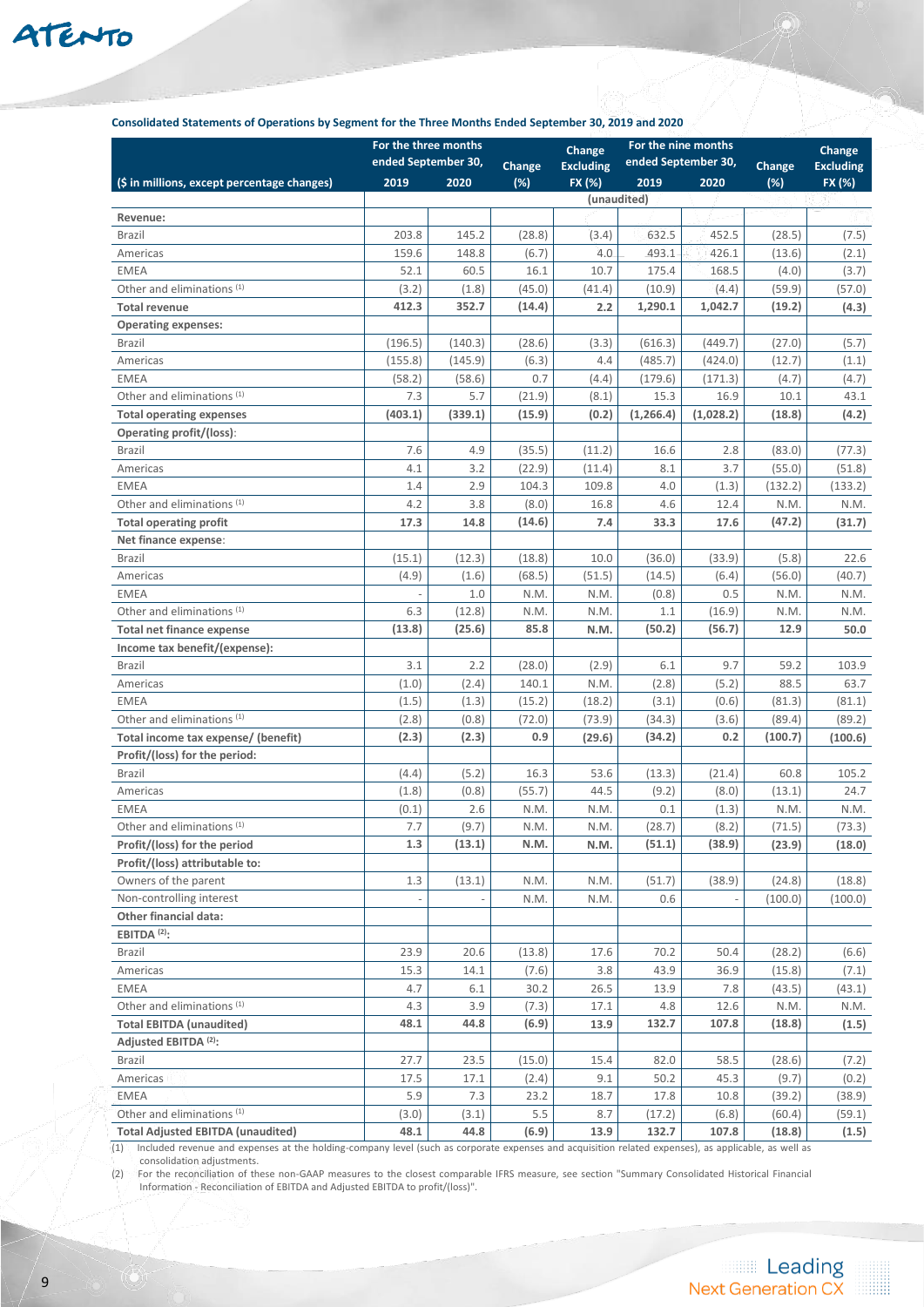### **Balance Sheet (\$ Thousands)**

|                                     | December 31, | September 30, |
|-------------------------------------|--------------|---------------|
| <b>ASSETS</b>                       | 2019         | 2020          |
|                                     | (audited)    | (unaudited)   |
| <b>NON-CURRENT ASSETS</b>           | 765,839      | 586,823       |
|                                     |              |               |
| Intangible assets                   | 160,041      | 104,749       |
| Goodwill                            | 119,902      | 96,875        |
| Right-of-use assets                 | 181,564      | 123,104       |
| Property, plant and equipment       | 116,893      | 84,103        |
| <b>Non-current financial assets</b> | 82,158       | 69,362        |
| Trade and other receivables         | 22,124       | 16,826        |
| Other non-current financial assets  | 54,652       | 39,061        |
| Derivative financial instruments    | 5,382        | 13,475        |
| Other taxes receivable              | 5,650        | 4,492         |
| Deferred tax assets                 | 99,631       | 104,138       |
|                                     |              |               |
| <b>CURRENT ASSETS</b>               | 538,772      | 554,995       |
|                                     |              |               |
| <b>Trade and other receivables</b>  | 388,308      | 322,011       |
| Trade and other receivables         | 359,599      | 297,337       |
| Current income tax receivable       | 28,709       | 24,674        |
| Other taxes receivable              | 24,664       | 35,132        |
| Other current financial assets      | 1,094        | 1,247         |
| Cash and cash equivalents           | 124,706      | 196,605       |
|                                     |              |               |
| <b>TOTAL ASSETS</b>                 | 1,304,611    | 1,141,818     |

 $\circledR$ 

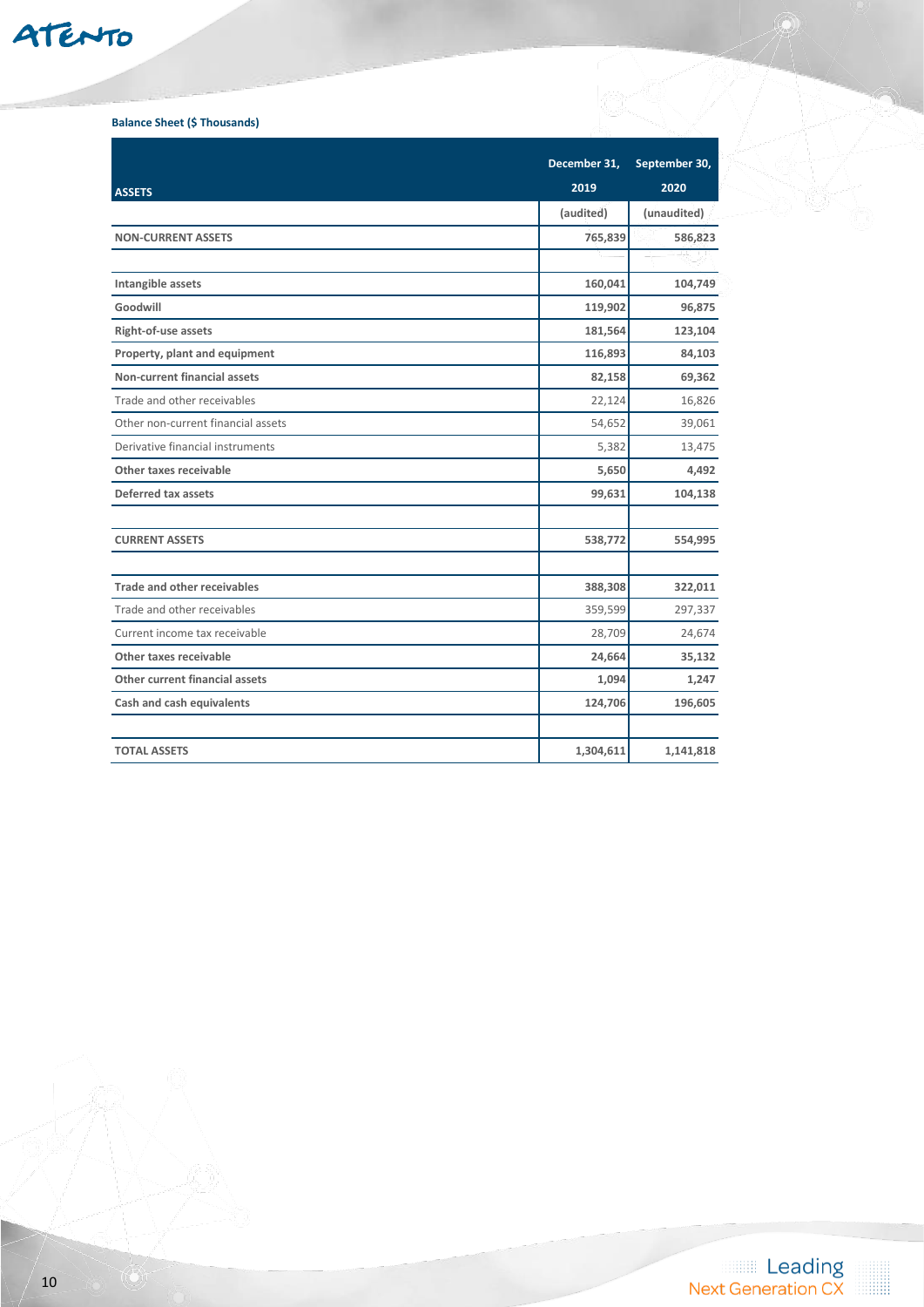|                                         | December 31, | September 30,            |
|-----------------------------------------|--------------|--------------------------|
| <b>EQUITY AND LIABILITIES</b>           | 2019         | 2020                     |
|                                         | (audited)    | (unaudited)              |
|                                         |              |                          |
| <b>TOTAL EQUITY</b>                     | 207,020      | 85,987                   |
| <b>EQUITY ATTRIBUTABLE TO:</b>          |              |                          |
| <b>OWNERS OF THE PARENT COMPANY</b>     | 207,020      | 85,987                   |
|                                         |              |                          |
| Share capital                           | 49           | 49                       |
| Share premium                           | 619,461      | 613,680                  |
| Treasury shares                         | (19, 319)    | (11,963)                 |
| <b>Retained losses</b>                  | (127,070)    | (169, 344)               |
| <b>Translation differences</b>          | (271, 273)   | (308, 672)               |
| Cash flow / Net investment Hedge        | (8, 872)     | (52, 434)                |
| Stock-based compensation                | 14,044       | 14,671                   |
|                                         |              |                          |
| <b>NON-CURRENT LIABILITIES</b>          | 718,989      | 651,363                  |
|                                         |              |                          |
| Deferred tax liabilities                | 20,378       | 13,739                   |
| Debt with third parties                 | 633,498      | 581,672                  |
| Derivative financial instruments        | 2,289        | 4,074                    |
| Provisions and contingencies            | 48,326       | 41,553                   |
| Non-trade payables                      | 11,744       | 8,515                    |
| Other taxes payable                     | 2,754        | 1,810                    |
|                                         |              |                          |
| <b>CURRENT LIABILITIES</b>              | 378,602      | 404,468                  |
|                                         |              |                          |
| Debt with third parties                 | 87,117       | 129,176                  |
| <b>Derivative financial instruments</b> | 167          | $\overline{\phantom{a}}$ |
| Trade and other payables                | 272,547      | 252,474                  |
| Trade payables                          | 71,676       | 60,233                   |
| Income tax payables                     | 12,671       | 19,159                   |
| Other taxes payables                    | 93,765       | 88,616                   |
| Other non-trade payables                | 94,435       | 84,466                   |
| Provisions and contingencies            | 18,771       | 22,818                   |
| <b>TOTAL EQUITY AND LIABILITIES</b>     | 1,304,611    | 1,141,818                |



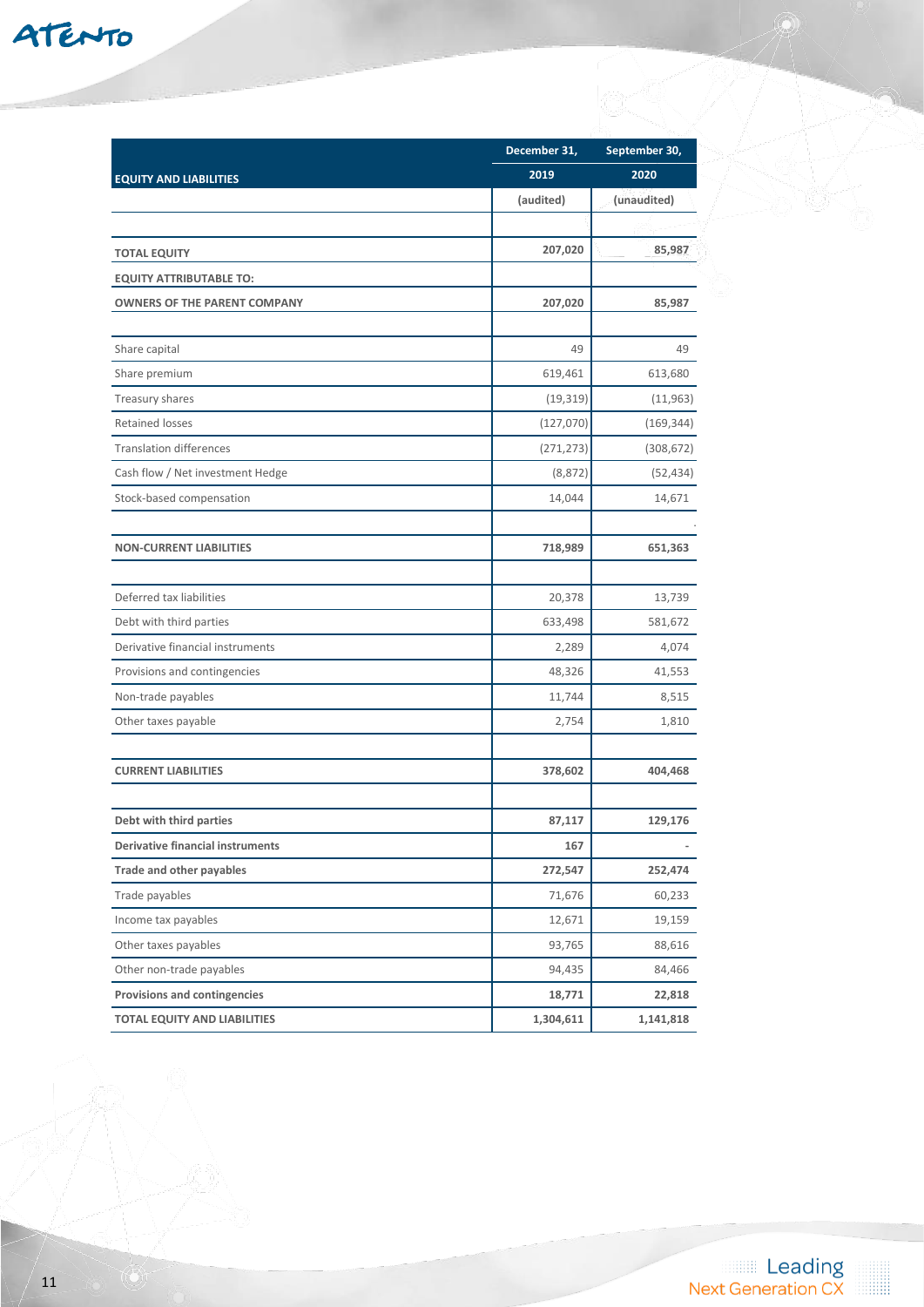

## **Cash Flow (\$ thousand)**

|                                                                             | For the three months<br>ended September 30, |                     | For the nine months ended<br>September 30, |        |  |
|-----------------------------------------------------------------------------|---------------------------------------------|---------------------|--------------------------------------------|--------|--|
|                                                                             | 2019                                        | 2020<br>(unaudited) | 2019                                       | 2020   |  |
| <b>Operating activities</b>                                                 |                                             |                     |                                            |        |  |
| Profit / (loss) before income tax                                           | 3.5                                         | (10.8)              | (16.9)                                     | (39.1) |  |
| Adjustments to reconcile profit/(loss) before income tax to net cash flows: |                                             |                     |                                            |        |  |
| Amortization and depreciation                                               | 30.8                                        | 30.0                | 99.4                                       | 90.2   |  |
| Changes in trade provisions                                                 | 1.9                                         | 1.6                 | 3.4                                        | 3.5    |  |
| Share-based payment expense                                                 | 1.8                                         | 2.0                 | 3.9                                        | 3.1    |  |
| Change in provisions                                                        | 7.1                                         | 5.6                 | 32.6                                       | 22.0   |  |
| Grants released to income                                                   | (0.4)                                       | (0.2)               | (0.8)                                      | (0.5)  |  |
| Losses on disposal of property, plant and equipment                         |                                             | (0.1)               | 0.1                                        | 0.1    |  |
| Finance income                                                              | (0.2)                                       | (2.0)               | (4.6)                                      | (13.0) |  |
| Finance costs                                                               | 16.3                                        | 18.8                | 54.1                                       | 51.6   |  |
| Net foreign exchange differences                                            | (2.3)                                       | 8.8                 | 0.7                                        | 18.1   |  |
| Change in other (gains)/losses and own work capitalized                     | (7.0)                                       | (0.3)               | (4.9)                                      | (0.7)  |  |
|                                                                             | 48.0                                        | 64.2                | 183.9                                      | 174.4  |  |
| Changes in working capital:                                                 |                                             |                     |                                            |        |  |
| Changes in trade and other receivables                                      | (5.8)                                       | (3.3)               | (110.9)                                    | (13.1) |  |
| Changes in trade and other payables                                         | 0.1                                         | (25.1)              | 31.5                                       | 7.5    |  |
| Other assets/(payables)                                                     | (4.7)                                       | 7.0                 | (3.6)                                      | (15.0) |  |
|                                                                             | (10.4)                                      | (21.4)              | (83.0)                                     | (20.6) |  |
|                                                                             |                                             |                     |                                            |        |  |
| Interest paid                                                               | (20.1)                                      | (20.4)              | (43.3)                                     | (42.4) |  |
| Interest received                                                           | (1.1)                                       | 1.6                 | (0.8)                                      | 11.7   |  |
| Income tax paid                                                             | (2.9)                                       | 0.2                 | (17.3)                                     | (7.3)  |  |
| Other payments                                                              | (5.0)                                       | (2.8)               | (24.2)                                     | (8.5)  |  |
|                                                                             | (29.1)                                      | (21.3)              | (85.6)                                     | (46.4) |  |
| Net cash flows from/(used in) operating activities                          | 12.1                                        | 10.7                | (1.6)                                      | 68.2   |  |
| <b>Investing activities</b>                                                 |                                             |                     |                                            |        |  |
| Payments for acquisition of intangible assets                               | 2.7                                         | (1.7)               | (12.0)                                     | (5.4)  |  |
| Payments for acquisition of property, plant and equipment                   | (13.1)                                      | (7.2)               | (21.4)                                     | (22,0) |  |
| Acquisition of subsidiaries, net of cash acquired                           |                                             |                     | (14.9)                                     |        |  |
| Payments for financial instruments                                          | 0.2                                         | 0.2                 | (0.4)                                      |        |  |
| Proceeds from sale of PP&E and intangible assets                            | (0.4)                                       |                     |                                            |        |  |
| Net cash flows used in investing activities                                 | (10.6)                                      | (8.7)               | (48.7)                                     | (27.4) |  |
| <b>Financing activities</b>                                                 |                                             |                     |                                            |        |  |
| Proceeds from borrowing from third parties                                  | 22.5                                        | 9.2                 | 172.9                                      | 109.6  |  |
| Repayment of borrowing from third parties                                   | (11.5)                                      | (17.8)              | (97.8)                                     | (41.0) |  |
| Payments of lease liabilities                                               | (8.0)                                       | (12.1)              | (37.7)                                     | (31.5) |  |
| Acquisition of treasury shares                                              | (7.7)                                       | (0.4)               | (7.7)                                      | (0.9)  |  |
| Net cash flows provided by/(used in) financing activities                   | (4.7)                                       |                     | 29.6                                       | 36.2   |  |
| Net (decrease)/increase in cash and cash equivalents                        |                                             | (21.1)              |                                            |        |  |
| Foreign exchange differences                                                | (3.2)                                       | (19.1)              | (20.7)                                     | 77.0   |  |
| Cash and cash equivalents at beginning of period                            | (7.9)                                       | 8.5                 | (7.3)                                      | (5.1)  |  |
| Cash and cash equivalents at end of period                                  | 116.6                                       | 207.2               | 133.5                                      | 124.7  |  |
|                                                                             | 105.5                                       | 196.6               | 105.5                                      | 196.6  |  |

 $\circledR$ 

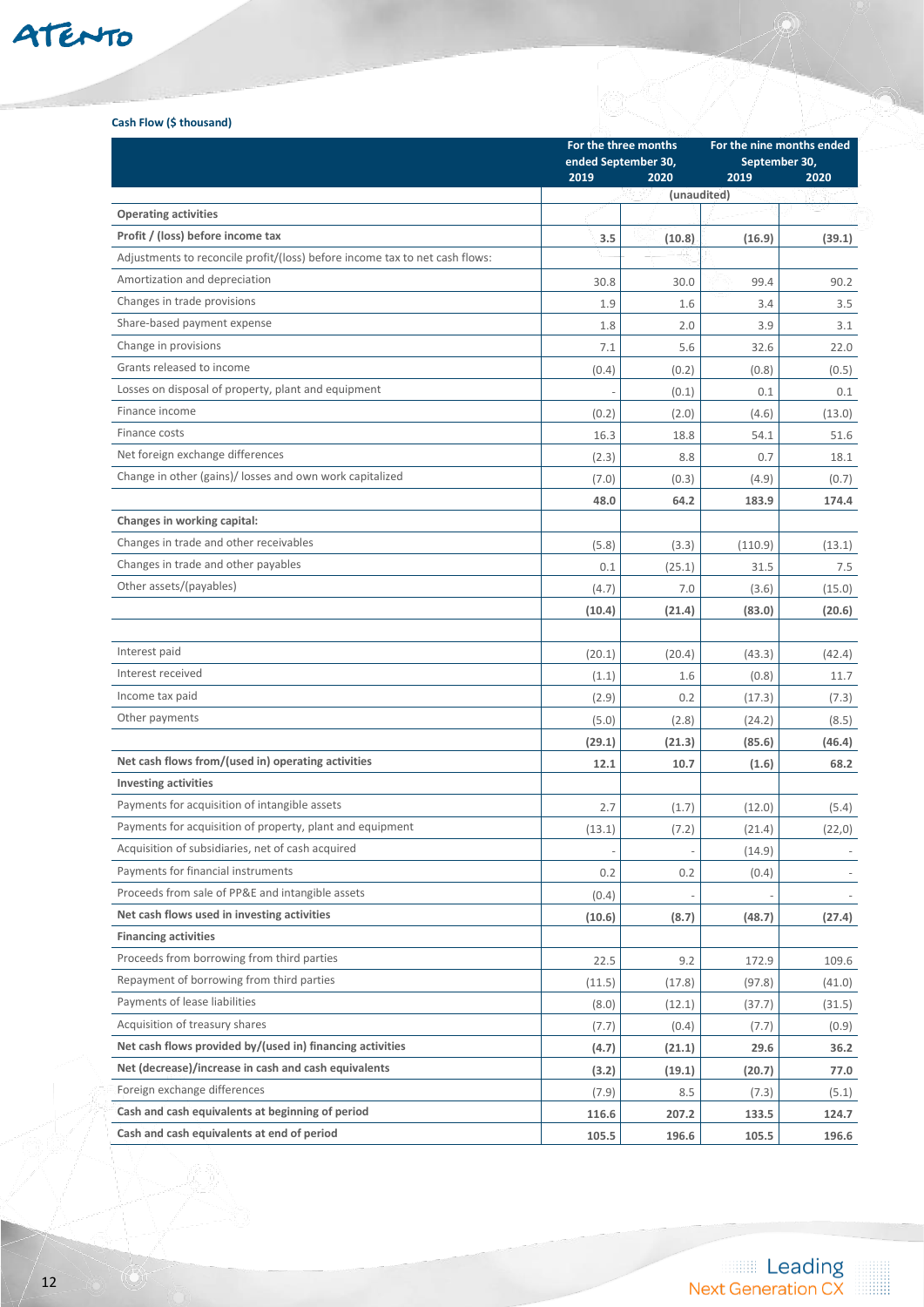#### **Adjustments to EBITDA by Quarter**

|                                  | <b>Fiscal 2018</b> |                          |                          |       |           |                |                          | <b>Fiscal 2019</b> |                | <b>Fiscal 2020</b> |                |                |                |
|----------------------------------|--------------------|--------------------------|--------------------------|-------|-----------|----------------|--------------------------|--------------------|----------------|--------------------|----------------|----------------|----------------|
| (\$ in millions)                 | Q <sub>1</sub>     | Q <sub>2</sub>           | Q <sub>3</sub>           | Q4    | <b>FY</b> | Q <sub>1</sub> | Q <sub>2</sub>           | Q <sub>3</sub>     | Q <sub>4</sub> | <b>FY</b>          | Q <sub>1</sub> | Q <sub>2</sub> | Q <sub>3</sub> |
| Profit/(loss) for the period     | (1.7)              | 4.0                      | 3.1                      | 15.0  | 20.5      | (45.6)         | (6.6)                    | 1.3                | (29.6)         | (80.7)             | (7.4)          | (18.3)         | (13.1)         |
| Net finance expense              | 19.6               | 21.9                     | 18.3                     | (4.2) | 55.6      | 17.3           | 19.1                     | 13.8               | 6.9            | 57.1               | 16.9           | 14.2           | 25.6           |
| Income tax expense/(benefit)     | 5.5                | (0.5)                    | 3.8                      | 4.6   | 13.4      | (2.9)          | (3.1)                    | 2.3                | 2.0            | 36.2               | (0.2)          | (2.4)          | 2.3            |
| Write-off of deferred tax assets |                    | $\overline{\phantom{a}}$ | $\overline{\phantom{m}}$ |       | ۰         | 37.8           | $\overline{\phantom{a}}$ |                    | ٠              | $\sim$             |                | <b>1999</b>    |                |
| Depreciation and amortization    | 26.3               | 23.6                     | 21.8                     | 23.6  | 95.2      | 35.3           | 33.2                     | 30.8               | 41.4           | 140.8              | 31.5           | 28.7           | 30.0           |
| EBITDA (non-GAAP) (unaudited)    | 49.8               | 49.1                     | 46.9                     | 39.0  | 184.8     | 42.0           | 42.6                     | 48.1               | 20.7           | 153.4              | 40.8           | 22.2           | 44.8           |
| <b>Adjusted EBITDA Margins</b>   | 10.1%              | 10.4%                    | 10.9%                    | 9.2%  | 10.2%     | 9.6%           | 9.6%                     | 11.7               | 5.0%           | $9.0\%$            | 10.9%          | 7.1%           | 12.7%          |

#### **Add-Backs to Net Income by Quarter**

|                                                                                                                  |       | <b>Fiscal 2018</b> |                |       |           |        | <b>Fiscal 2019</b> |                |                |           |        | <b>Fiscal 2020</b> |                |  |
|------------------------------------------------------------------------------------------------------------------|-------|--------------------|----------------|-------|-----------|--------|--------------------|----------------|----------------|-----------|--------|--------------------|----------------|--|
| (\$ in millions, except percentage<br>changes)                                                                   | Q1    | Q <sub>2</sub>     | Q <sub>3</sub> | Q4    | <b>FY</b> | Q1     | Q <sub>2</sub>     | Q <sub>3</sub> | Q <sub>4</sub> | <b>FY</b> | Q1     | Q <sub>2</sub>     | Q <sub>3</sub> |  |
| Profit/(Loss) attributable to equity<br>holders of the parent                                                    | (1.7) | 4.0                | 3.1            | 15.0  | 20.5      | (45.6) | (6.6)              | 1.3            | (29.6)         | (80.7)    | (7.4)  | (18.3)             | (13.1)         |  |
| Amortization of Acquisition related<br>Intangible assets                                                         | 5.7   | 5.3                | 5.1            | 5.1   | 21.2      | 5.1    | 5.0                | 4.9            | 5.5            | 20.6      | 5.0    | 4.3                | 4.5            |  |
| Net foreign exchange gain on<br>financial instruments                                                            | 3.1   | (9.0)              | 5.9            |       | 0.0       |        | $\qquad \qquad -$  |                |                |           |        |                    |                |  |
| Net foreign exchange impacts                                                                                     | 2.8   | 19.0               | 9.3            | (2.3) | 28.8      | 1.6    | 1.4                | (2.3)          | 8.4            | 9.1       | 3.5    | 5.8                | 8.8            |  |
| Tax effect                                                                                                       | (2.4) | (3.7)              | (4.6)          | (1.6) | (11.3)    | 34.6   | (6.8)              | (2.2)          | 2.2            | 27.7      | (4.5)  | (2.0)              | (1.4)          |  |
| Other                                                                                                            |       |                    |                |       |           |        |                    |                |                |           |        |                    |                |  |
| <b>Adjusted Earnings (non-GAAP)</b><br>(unaudited)                                                               | 7.5   | 15.1               | 15.7           | 16.2  | 59.1      | (4.3)  | (6.9)              | 1.6            | (13.5)         | (23.3)    | (3.4)  | (10.2)             | (1.2)          |  |
| Adjusted Earnings per share (in U.S.<br>dollars) in the reverse split basis                                      | 0.51  | 1.01               | 1.27           | 1.11  | 4.02      | (0.29) | (0.47)             | 0.11           | (0.97)         | (1.61)    | (0.24) | (0.70)             | (0.09)         |  |
| <b>Adjusted Earnings attributable to</b><br>Owners of the parent (non-GAAP)<br>(unaudited)                       | 7.8   | 14.3               | 18.4           | 15.7  | 57.2      | (4.7)  | (7.2)              | 1.6            | (13.5)         | (23.9)    | (3.4)  | (10.2)             | (1.2)          |  |
| <b>Adjusted Earnings attributable to</b><br>Owners of the parent (in U.S.<br>dollars) in the reverse split basis | 0.53  | 0.96               | 1.25           | 1.06  | 3.87      | (0.32) | (0.49)             | 0.11           | (0.97)         | (1.61)    | (0.24) | (0.70)             | (0.09)         |  |

(\*) We define non-recurring items as items that are limited in number, clearly identifiable, unusual, are unlikely to be repeated in the near future in the ordinary course of business and that have a material impact on the consolidated results of operations. Non-recurring items can be summarized as demonstrated below:

(a) Amortization of acquisition related intangible assets represents the amortization expense of customer base, recorded as intangible assets. This customer base represents the fair value (within the business combination involving the acquisition of control of Atento Group) of the intangible assets arising from service agreements (tacit or explicitly formulated in contracts) with Telefónica Group and with other customers.

(b) Since April 1, 2015, the Company designated the foreign currency risk on certain of its subsidiaries as net investment hedges using financial instruments as the hedging items. As a consequence, any gain or loss on the hedging instrument, related to the effective portion of the hedge is recognized in other comprehensive income (equity) as from that date. The gains or losses related to the ineffective portion are recognized in the statements of operations and for comparability, and those adjustments are added back to calculate Adjusted Earnings.

(\*\*) Adjusted Earnings per share is calculated based on weighted average number of ordinary shares outstanding of 14,775,551 and 14,040,360 for the three months ended September 30, 2019 and 2020, respectively.

(\*\*\*) Adjusted Earnings per share in the reverse split basis is calculated by applying the ratio of conversion of 5.027090466672970 used in the reverse split into the previous weighted average number of ordinary shares outstanding

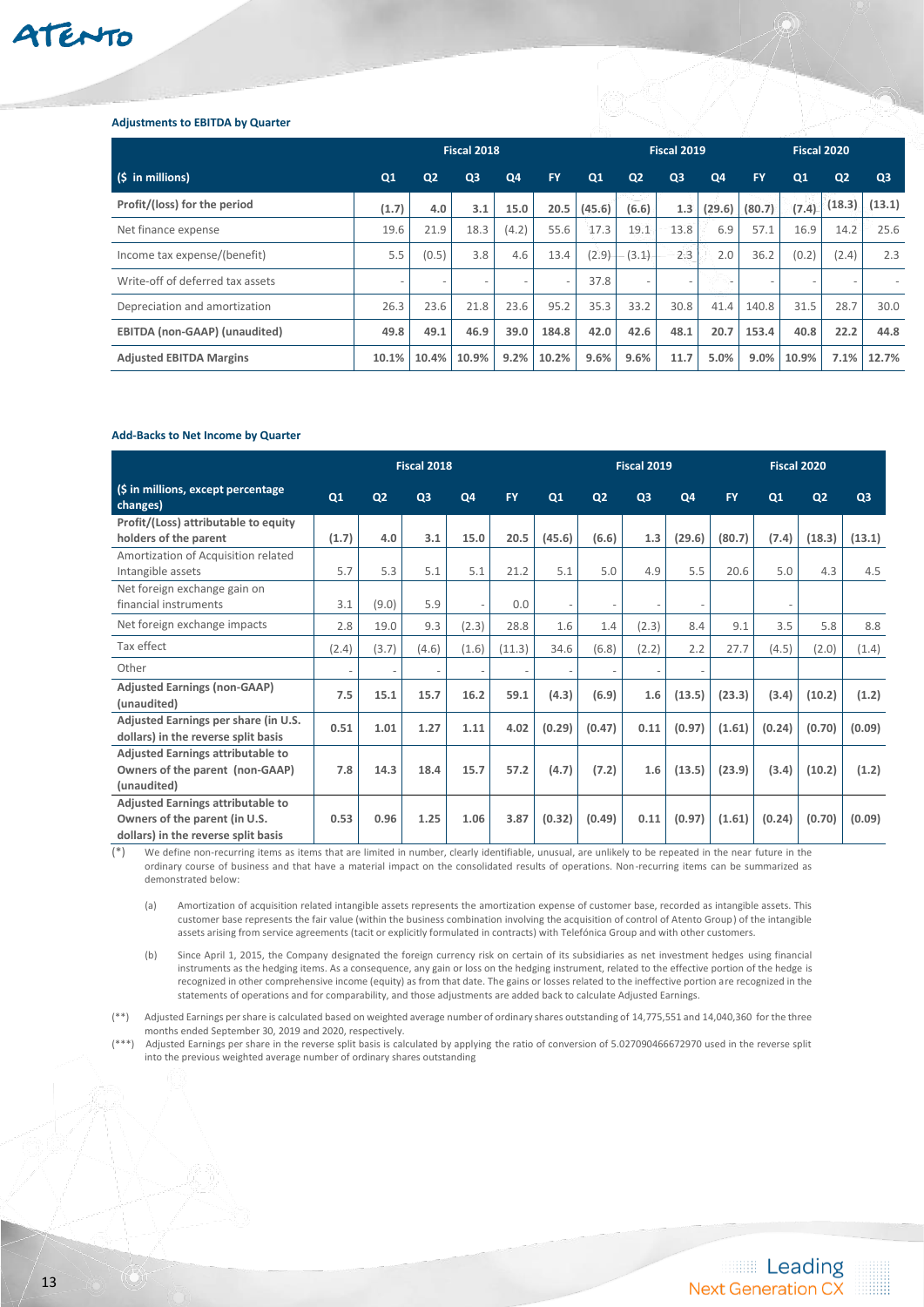#### **Effective Tax Rate**

| (\$ in millions, except<br>percentage changes)                 | <b>Fiscal</b><br>2018 | <b>Fiscal</b><br>2019 | <b>YTD</b><br>2020 | Q <sub>1</sub><br>2018 | Q <sub>2</sub><br>2018 | Q <sub>3</sub><br>2018 | Q4<br>2018 | Q1<br>2019 | Q <sub>2</sub><br>2019 | Q <sub>3</sub><br>2019 | Q4<br>2019 | Q <sub>1</sub><br>2020 | Q <sub>2</sub><br>2020 | Q <sub>3</sub><br>2020 |
|----------------------------------------------------------------|-----------------------|-----------------------|--------------------|------------------------|------------------------|------------------------|------------|------------|------------------------|------------------------|------------|------------------------|------------------------|------------------------|
| Profit/(loss) before tax <sup>1</sup>                          | 33.9                  | (44.5)                | (28.3)             | 3.9                    | 3.6                    | 6.9                    | 19.6       | (10.6)     | (9.7)                  | 3.5                    | (27.6)     | (7.6)                  | (20.7)                 | (10.8)                 |
| (+) Total Add-backs to Net<br>Income (excluding tax effect)    | 50.0                  | 29.7                  | 18.6               | 11.5                   | 15.3                   | 20.3                   | 2.8        | 6.7        | 6.5                    | 2.6                    | 13.9       | 8.5                    | 10.1                   | 13.3                   |
| Amortization of Acquisition<br>related Intangible assets       | 21.2                  | 20.6                  | 9.3                | 5.7                    | 5.3                    | 5.1                    | 5.1        | 5.1        | 5.0                    | 4.9                    | 5.5        | 5.0                    | 4.3                    | 4.5                    |
| Net foreign exchange gain on<br>financial instruments          | 0.0                   |                       |                    | 3.1                    | (9.0)                  | 5.9                    |            |            |                        |                        |            |                        |                        |                        |
| Net foreign exchange impacts                                   | 28.8                  | 9.1                   | 9.3                | 2.8                    | 19.0                   | 9.3                    | (2.3)      | 1.6        | 1.4                    | (2.3)                  | 8.4        | 3.5                    | 5.8                    | 8.8                    |
| = Recurring Profit/(loss) before<br>tax (non-GAAP) (unaudited) | 83.9                  | (14.8)                | (9.7)              | 15.4                   | 18.9                   | 27.2                   | 22.4       | (3.9)      | (3.2)                  | 6.1                    | (13.7)     | 0.9                    | (10.6)                 | 2.5                    |
| (-) Recurring Tax                                              | (24.7)                | (8.5)                 | (3.7)              | (7.9)                  | (3.2)                  | (8.4)                  | (6.2)      | (0.4)      | (3.7)                  | (4.5)                  | 0.1        | (4.3)                  | 0.4                    | (3.7)                  |
| Income tax expense (reported)                                  | (13.4)                | (36.2)                | 2.6                | (5.5)                  | 0.5                    | (3.8)                  | (4.6)      | (35.0)     | 3.1                    | (2.3)                  | (2.0)      | 0.2                    | 2.4                    | (2.3)                  |
| Tax effect (non-recurring)                                     | (11.3)                | 27.7                  | (6.3)              | (2.4)                  | (3.7)                  | (4.6)                  | (1.6)      | 34.6       | (6.8)                  | (2.2)                  | 2.2        | (4.5)                  | (2.0)                  | (1.4)                  |
| = Adjusted Earnings (non-<br>GAAP) (unaudited)                 | 59.2                  | (23.3)                | (13.4)             | 7.5                    | 15.7                   | 18.7                   | 16.2       | (4.3)      | (6.9)                  | 1.6                    | (13.5)     | (3.4)                  | (10.2)                 | (1.2)                  |
| <b>Recurring ETR</b>                                           | 30.5%                 | 57.7%                 | 38.5%              | 51.3%                  | 17.7%                  | 31.1%                  | 31.4%      | 9.8%       | N.M.                   | 74.1%                  | 0.8%       | N.M.                   | 3.8%                   | N.M.                   |

 $1$  Profit/(loss) before income tax from continuing operations

#### **Financing Arrangements**

Net debt with third parties as of September 30, 2019 and 2020 is as follow:

| (\$ in millions, except Net Debt/Adj. EBITDA LTM)   | On September 30, 2019 | On September 30, 2020 |
|-----------------------------------------------------|-----------------------|-----------------------|
| Cash and cash equivalents                           | 105.5                 | 196.6                 |
| Debt:                                               |                       |                       |
| <b>Senior Secured Notes</b>                         | 493.5                 | 497.0                 |
| <b>Super Senior Credit Facility</b>                 |                       | 50.1                  |
| <b>BNDES</b>                                        | 1.2                   | 0.6                   |
| Lease Liabilities (3)                               | 148.2                 | 129.3                 |
| <b>Other Borrowings</b>                             | 27.5                  | 33.9                  |
| <b>Total Debt</b>                                   | 670.4                 | 710.8                 |
| Net Debt with third parties (1) (unaudited)         | 564.9                 | 514.2                 |
| EBITDA LTM (2) (non-GAAP) (unaudited)               | 171.7                 | 128.5                 |
| Net Debt/Adjusted EBITDA LTM (non-GAAP) (unaudited) | 3.3x                  | 4.0x                  |

(1) In considering our financial condition, our management analyzes Net debt with third parties, which is defined as total debt less cash and cash equivalents. Net debt with third parties is not a measure defined by IFRS and it has limitations as an analytical tool. Net debt with third parties is neither a measure defined by or presented in accordance with IFRS nor a measure of financial performance and should not be considered in isolation or as an alternative financial measure determined in accordance with IFRS. Net debt is not necessarily comparable to similarly titled measures used by other companies.

(2) EBITDA LTM (Last Twelve Months)

(3) Consider the impact in September 30, 2020 of application of IFRS16 (former operating leases not related to short-term or low-value leases are now shown as debt) was \$123.3 million and \$6.0 million of other financial leases.